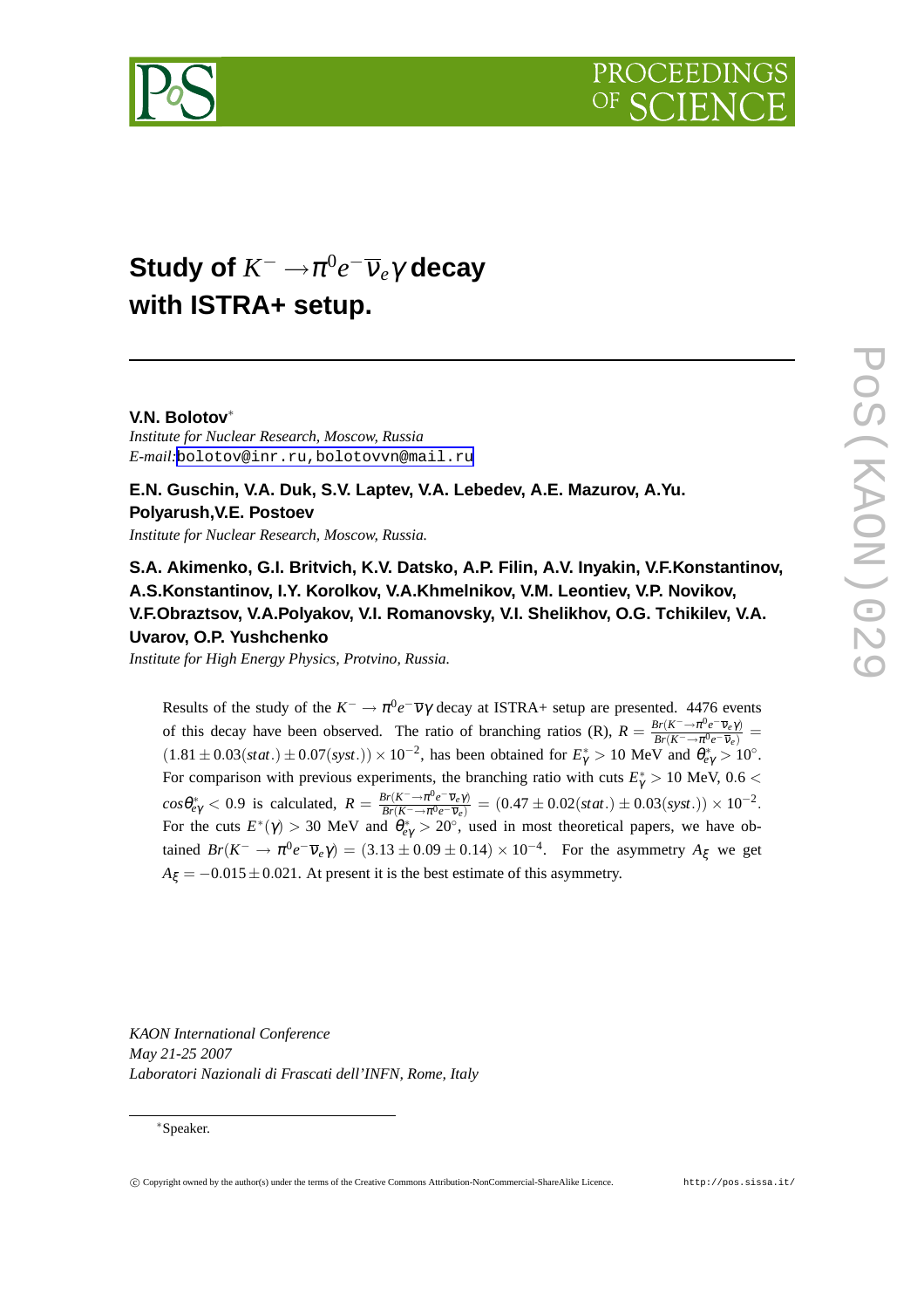#### INTRODUCTION

The decay  $K^- \to \pi^0 e^- \overline{v} \gamma$  provides fertile testing ground for the Chiral Theory (ChPT) [\[1, 2\]](#page-7-0). *K*<sup>-</sup> →  $\pi^0 e^- \overline{v} \gamma$  decay amplitudes are calculated at order  $O(p^4)$  in [[1](#page-7-0)], and branching ratios are evaluated in [\[3\]](#page-7-0). Recently, next-to-leading  $O(p^6)$  corrections were calculated for the corresponding neutral kaon decay [\[4\]](#page-7-0).

The matrix element for  $K^- \to \pi^0 e^- \overline{\nu} \gamma$  has general structure

$$
T = \frac{G_F}{\sqrt{2}} eV_{us} \varepsilon^{\mu}(q) \left\{ (V_{\mu\nu} - A_{\mu\nu}) \overline{u}(p_{\nu}) \gamma^{\nu}(1 - \gamma_5) \nu(p_l) + \frac{F_V}{2p_l q} \overline{u}(p_{\nu}) \gamma^{\nu}(1 - \gamma_5) (m_l - \hat{p}_l - \hat{q}) \gamma_{\mu} \nu(p_l) \right\} \equiv \varepsilon^{\mu} A_{\mu}.
$$
 (1)

First term of the matrix element describes Bremsstrahlung of kaon and direct emission (Fig. 1*a*). The lepton Bremsstrahlung is presented by the second term in r.h.s Eq.(1) and Fig. 1*b*.



**Figure 1:** Diagrammatic representation of the  $K_{13\gamma}$  amplitude.

The  $K^- \to \pi^0 e^- \overline{v} \gamma$  decay is one of kaon decays where new physics beyond the SM can be probed. This decay is especially interesting as it is sensitive to *T*–odd contributions. According to CPT theorem, observation of *T* violation is equivalent to observation of *CP*–violating effects.

In the SM the source of *CP* violation is given by the phase in the CKM matrix [\[5, 6, 7\]](#page-7-0). However, it has been argued that this source is not enough to explain the observed baryon asymmetry of the Universe and new sources of *CP* violation have to be introduced [[8](#page-8-0)].

Important experimental observable used in *CP* violation searches is the *T*–odd correlation, for *K*<sup>-</sup> →  $\pi^0 e^{-\overline{V}}$ γ decay defined as

$$
\xi = \frac{1}{M_K^3} p_\gamma \cdot [p_\pi \times p_e]. \tag{2}
$$

First suggestion to investigate *T*–odd triple-product correlations was done in [[9](#page-8-0)].

To establish the presence of a nonzero triple-product correlation, one constructs a *T*–odd asymmetry of the form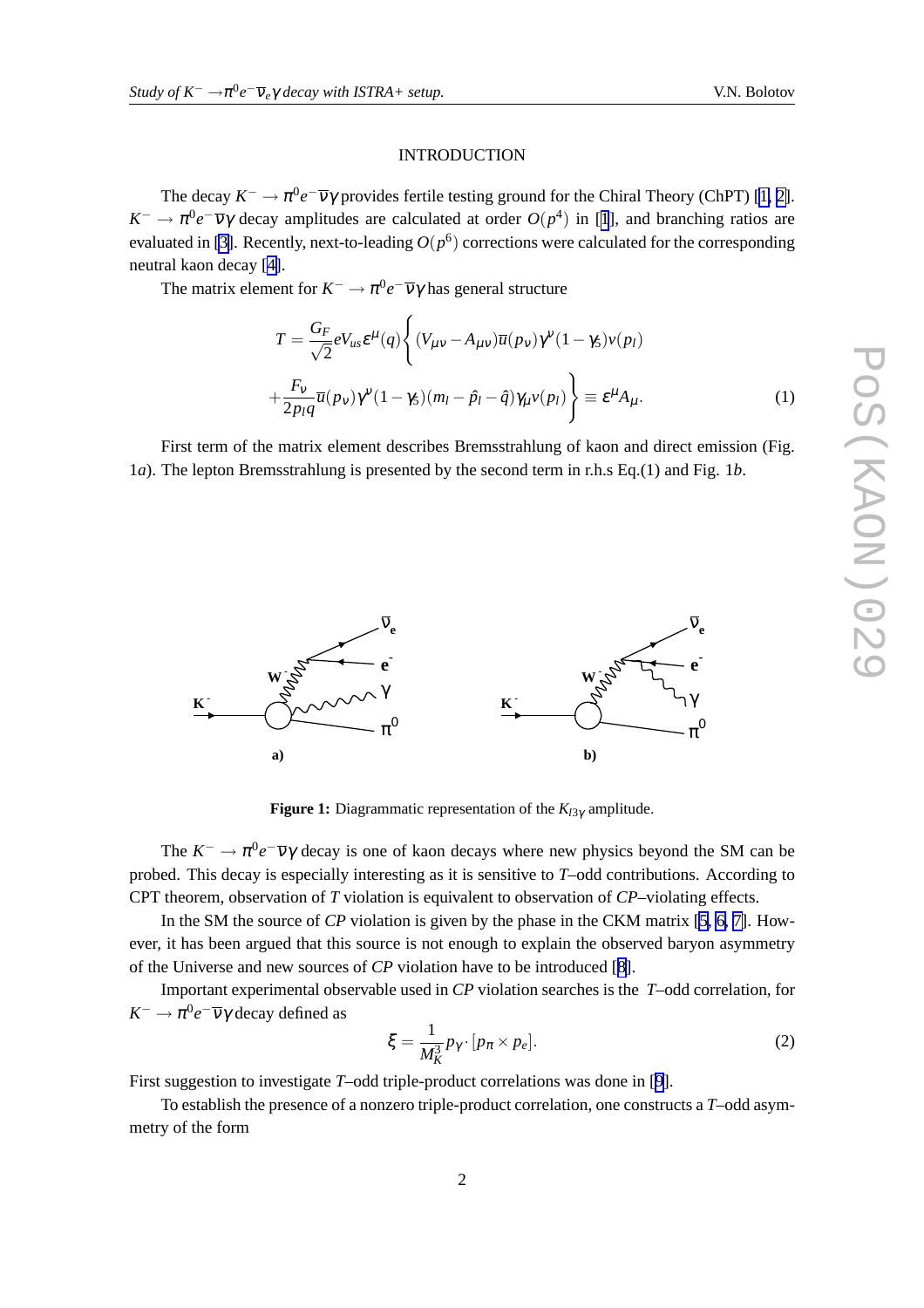$$
A_{\xi} = \frac{N_{+} - N_{-}}{N_{+} + N_{-}},\tag{3}
$$

where  $N_+$  and  $N_-$  are numbers of events with  $\xi > 0$  and  $\xi < 0$ .

*T*–odd correlation vanishes at tree level in the SM [[11\]](#page-8-0), but the SUSY theory gives rise to *CP*–odd(*T*–odd) observables already at tree level [\[12, 13, 14\]](#page-8-0). *T*–odd asymmetry value for  $SU(2)_L \times SU(2)_R \times U(1)$  model and scalar models was estimated in [\[15\]](#page-8-0).

In this paper we present first results of the analysis of the  $K^- \to \pi^0 e^- \overline{\nu} \gamma$  data accumulated by ISTRA+ experiment during the 2001 run.

1. ISTRA+ SETUP



**Figure 2:** View of the ISTRA+ detector.

The experiment was performed using ISTRA+ detector which is modernized ISTRA–M detector [[16\]](#page-8-0). ISTRA+ detector (see Fig. 2) is located at a negative unseparated beam. The measurement of the beam particles, deflected by the beam magnet *M*1 is performed by four beam chambers *BPC*<sub>1</sub> ÷ *BPC*<sub>4</sub>. The beam momentum is  $\sim$  25 GeV with  $\Delta p/p \sim 1.5\%$ . Admixture of *K*<sup>-</sup> in the beam is ∼ 3%. The beam intensity is  $\sim$  3 × 10<sup>6</sup> per 1.9 s U–70 spill. The kaon identification is performed by  $\check{C}_0$  —  $\check{C}_2$  threshold  $\check{C}$  counters ( $\check{C}_0$  is not shown in Fig. 2) .

The decay products are deflected by the spectrometer magnet *M*2 with the field integral of 1 Tm. The track measurement is performed by 1–mm–step proportional chambers ( $PC_1 \div PC_3$ ), 2– cm–cell drift chambers ( $DC_1 \div DC_3$ ), and by four planes of the 2–cm–diameter drift tubes DT. The photons are measured by lead-glass electromagnetic calorimeter *SP*<sup>1</sup> consisting of 576 counters. The counter transverse size is  $5.2 \times 5.2$  cm and length is about 15  $X_0$ . Decay volume is surrounded by eight lead–glass rings to veto low energy photons. Lead–glass electromagnetic calorimeter *SP*<sup>2</sup> is also used as a part of the veto system.

### 2. EVENT SELECTION

During physics run in November-December 2001, 350M events were logged on tapes. This information is complemented by 260M events generated with Geant3 [[17\]](#page-8-0). The Monte-Carlo simulation includes a realistic description of the experimental setup: the decay volume entrance windows, the track chamber windows, gas mixtures, sense wires and cathode structures, Cherenkov counter mirrors and gas mixtures, the shower development in the electromagnetic calorimeters,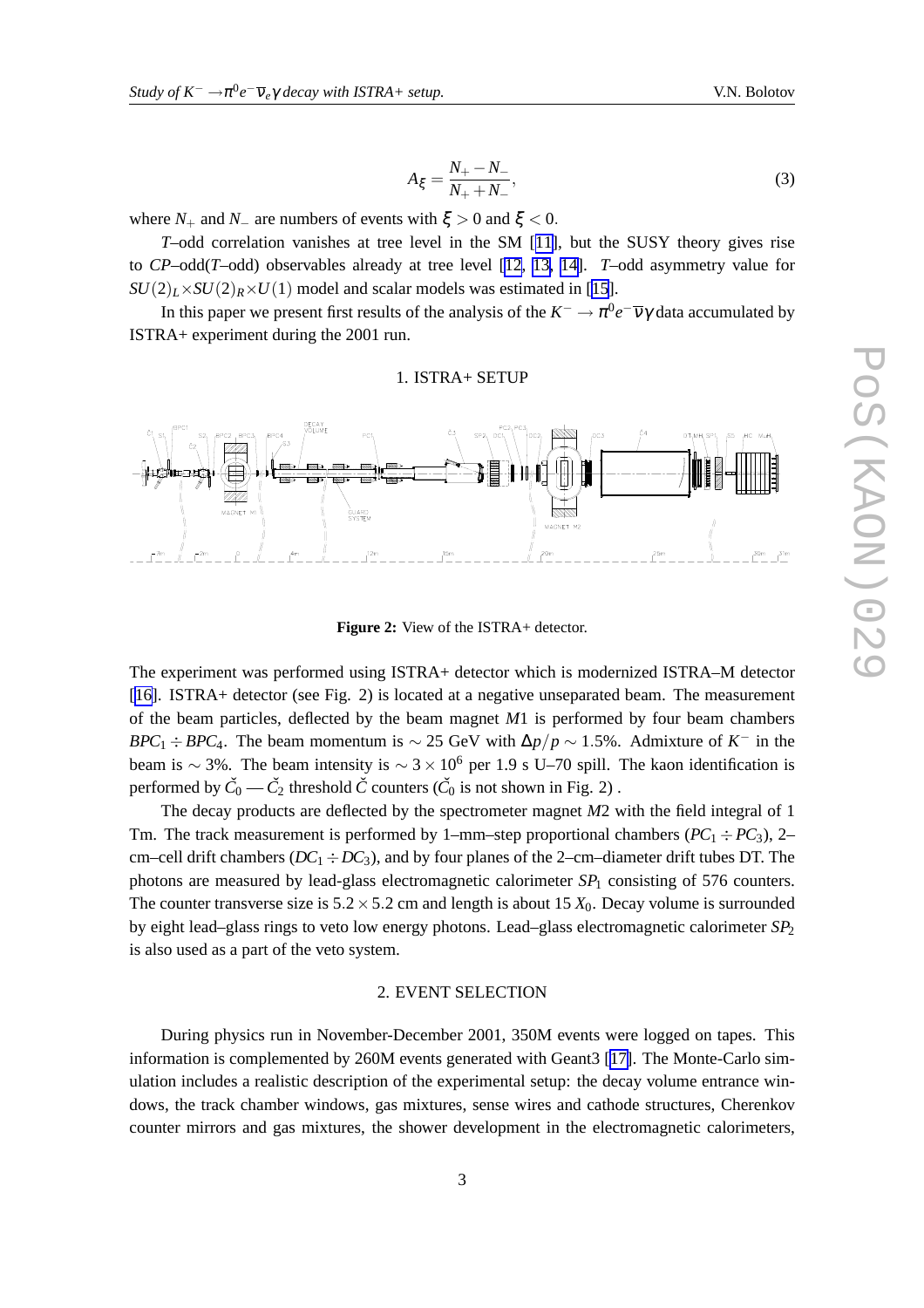etc. The detailed discussion of the simulation and reconstruction procedure is given in our previous publications [\[18, 19](#page-8-0)].

Events with one negative track detected in the tracking system and four showers detected in the electromagnetic calorimeter  $SP_1$  are selected as candidates for  $K^- \to \pi^0 e^- \nu \gamma$  decay. One of the showers must be associated with the charged track. Events inside interval  $400 < z < 1650$  cm, and transverse radius less than 10 cm are selected for further analysis. The probability of the vertex fit, C.L. $(\chi^2)$ , is required to be more than 10<sup>-4</sup>. Absence of signals in veto system above noise threshold is required. The electron identification is done using the *E/p* ratio of the energy of the cluster associated with the track to the momentum of this track given by tracking system. This ratio must be inside interval 0.80–1.15 (see Fig. 3). Another cut used for the suppression of the  $\pi^-$  contamination is that on the distance between the charged track extrapolation to the front plane of the electromagnetic detector and the nearest shower. This distance must be less than 2.5 cm. The effective mass  $m_{\gamma\gamma}$  within 30 MeV from  $\pi^0$  table mass (Fig. 4) is required. At the end, the convergence of the 2C  $K^- \to \pi^0 e^- \overline{v}_e \gamma$  kinematic fit is required.



**Figure 3:** E/P ratio for the real data. Dotted line is our fit of background.

**Figure 4:** γγ mass for the real data.

# 3. BACKGROUND SUPPRESSION

The main background channels for the decay  $K^- \rightarrow \pi^0 e^- \overline{v}_e \gamma$  are:

(1)  $K^- \to \pi^- \pi^0 \pi^0$  where one of the  $\pi^0$  photons is not detected and  $\pi^-$  decays to *ev* or is misidentified as an electron.

(2)  $K^- \to \pi^- \pi^0$  with "fake photon" and  $\pi^-$  decayed or misidentified as electron. Fake photon clusters can come from  $\pi$  n interaction in the detector, external bremsstrahlung upstream of the magnet, accidentals. All these sources are included in our MC calculations.

(3)  $K^- \to \pi^0 e^- \overline{v}$  with extra photon. The main source of extra photons is an electron interaction in the detector.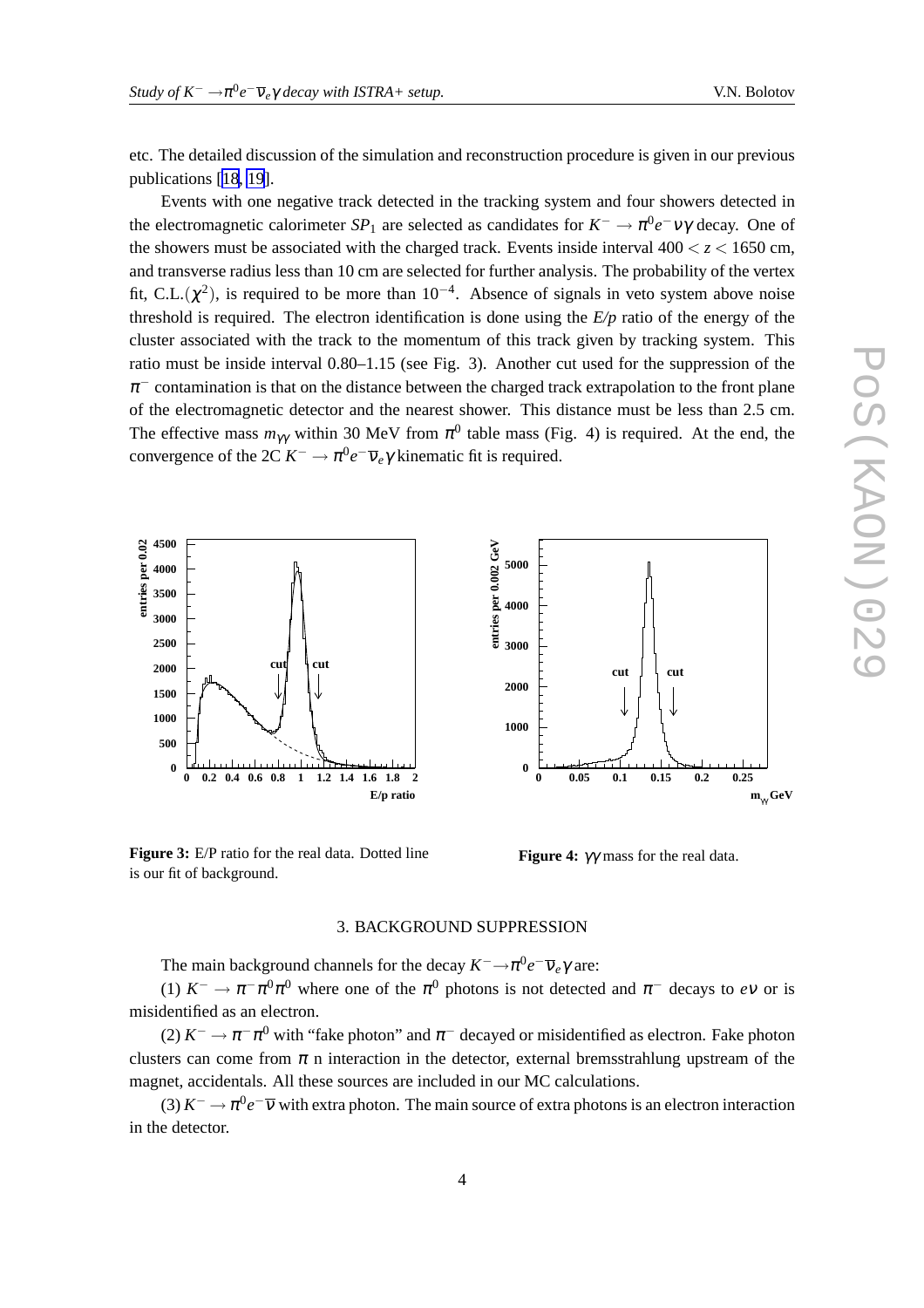

**Figure 5:** Missing mass  $M^2(\pi^0 e^{-\gamma})$  distribution: a) for the real data; b) for the background at point (1).

| Cut                                                     | Real data | Background | Signal |
|---------------------------------------------------------|-----------|------------|--------|
| Without cuts                                            | 41072     | 32901      | 11180  |
| $E_{miss} > 0.5$ GeV                                    | 37428     | 31134      | 10035  |
| $-0.01 < M^2(\pi^0 e^- \gamma) < 0.01$ GeV <sup>2</sup> | 26277     | 25287      | 8430   |
| $M^2(\pi^-\pi^0) < 0.009 \text{ GeV}^2$ ,               | 23293     | 21648      | 7153   |
| $M^2(\pi^-\pi^0) > 0.024 \text{ GeV}^2$                 |           |            |        |
| $0.002 < \theta_{e\gamma} < 0.030$                      | 6079      | 1603       | 4476   |

**Table 1:** Event reduction statistics for the real data, the MC background and the signal.

- (4)  $K^- \to \pi^- \pi^0 \gamma$  when  $\pi^-$  decays or is misidentified as electron.
- (5)  $K^- \to \pi^0 \pi^0 e^- \nu$  when one  $\gamma$  is lost.

From Fig. 3 it is seen that in raw data background contamination from channels with charged pion in final state is about 15%. Requirement on the missing energy *Emiss* > 0.5 GeV in the decay reduces mainly background channel at point (4). For the suppression of the background channels (1 ÷ 5) we use a cut on the missing mass squared  $M^2(\pi^0 e \gamma) = (P_K - P_{\pi^0} - P_e - P_{\gamma})^2$ . For the signal events this variable corresponds to the square of the neutrino mass and must be zero within measurement accuracy (see Fig. 5); we require  $-0.01 < M^2(\pi^0 e^- \gamma) < 0.01$  GeV<sup>2</sup>, as shown in table 1. For the suppression of the background channel(1) we also use a cut on the missing mass squared  $M^2(\pi^-\pi^0) = (P_K - P_{\pi^-} - P_{\pi^0})^2$ . For the events of the background channel (1) this variable corresponds to the  $\pi^0$  mass, while the distribution of this variable for the signal is rather wide (see Fig. 6); we select events with  $M^2(\pi^-\pi^0) < 0.009 \text{ GeV}^2$ ,  $M^2(\pi^-\pi^0) > 0.024 \text{ GeV}^2$ .

The dominant background channel to  $K_{e3\gamma}$  arises from  $K_{e3}$  with extra photon. The background channel (3) is suppressed by requirement on the angle between electron and photon in the laboratory frame, <sup>θ</sup>*e*<sup>γ</sup> , 0.002 < <sup>θ</sup>*e*<sup>γ</sup> < 0.030. (see Fig. 7). The distribution of the *Ke*3-background events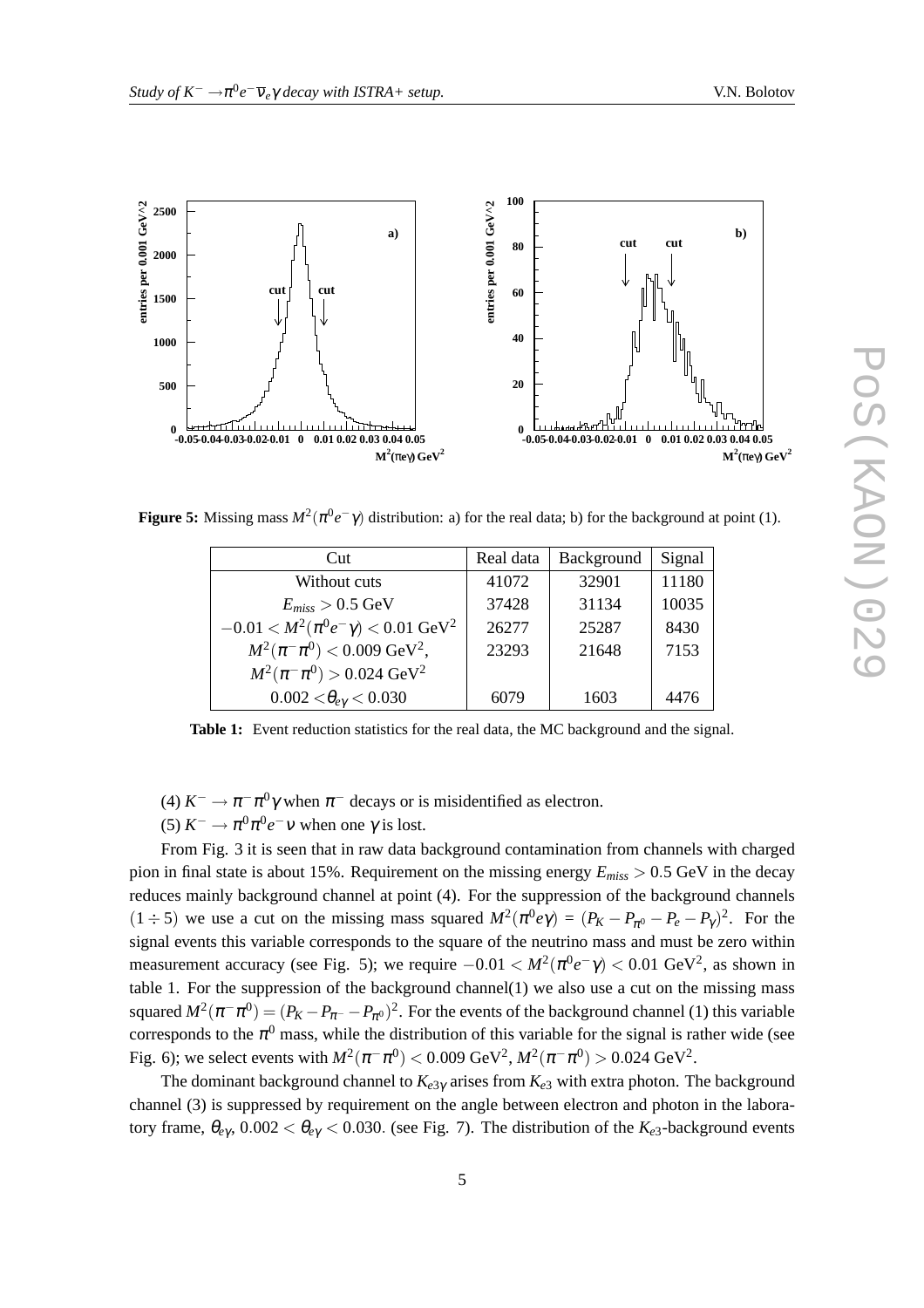has a very sharp peak at zero angle. This peak is significantly narrower than that for signal events. This happens, in particular, because the emission of the photons by the electron from  $K_{e3}$  decay occurs in the setup material downstream the decay vertex, but angle is still calculated as if emission comes from the vertex. Right part of this cut is introduced for suppression of background channels $(1,2,4,5)$ .

After all cuts 6079 events are selected, with a background of 1603 events. Background normalization was done by comparison numbers of events for  $K_{e3}$  decay in MC and real data samples. Event reduction statistics is summarized in Table 1.



**Figure 6:** Missing mass distribution  $M^2(\pi^-\pi^0)$ : a) for real data; b) for the background at point (1).

# 4. RESULTS

The resulting distribution of the selected events over  $\cos(\theta_{e\gamma}^*)$ ,  $\theta_{e\gamma}^*$  being the angle between the electron and the photon in the kaon rest frame, is shown in Fig.8. The distribution over *E* ∗ *e*γ - the photon energy in the kaon rest frame - is shown in Fig. 9. Reasonable agreement of the data with MC is seen. Generator based on  $O(p^2)$  ChPT [[11\]](#page-8-0) is used.

To obtain the branching ratio of the  $K_{\pi^0 e^- \overline{v}_e \gamma}$  relative to the  $K_{e3}$  (R), the background and efficiency corrected number of *Ke*3<sup>γ</sup> events is compared to 569923 *Ke*<sup>3</sup> events found with similar selection criteria. The ratio of branching ratio (R) is found to be:

$$
R = \frac{Br(K^- \to \pi^0 e^- \overline{v}_e \gamma)}{Br(K^- \to \pi^0 e^- \overline{v}_e)} = (1.81 \pm 0.03(stat.) \pm 0.07(syst.)) \times 10^{-2}
$$

for  $E^*_{\gamma} > 10$  MeV and  $\theta^*_{e\gamma} > 10^{\circ}$ . Systematic errors are estimated by variation of the cuts of Table 1.

For comparison with previous experiments, the branching ratio with cuts  $E^*_\gamma > 10$  MeV,  $0.6$  < *cos*θ ∗ *<sup>e</sup>*<sup>γ</sup> < 0.9 is

$$
R = \frac{Br(K^- \to \pi^0 e^- \overline{v}_e \gamma)}{Br(K^- \to \pi^0 e^- \overline{v}_e)} = (0.47 \pm 0.02(stat.) \pm 0.03(syst.)) \times 10^{-2}
$$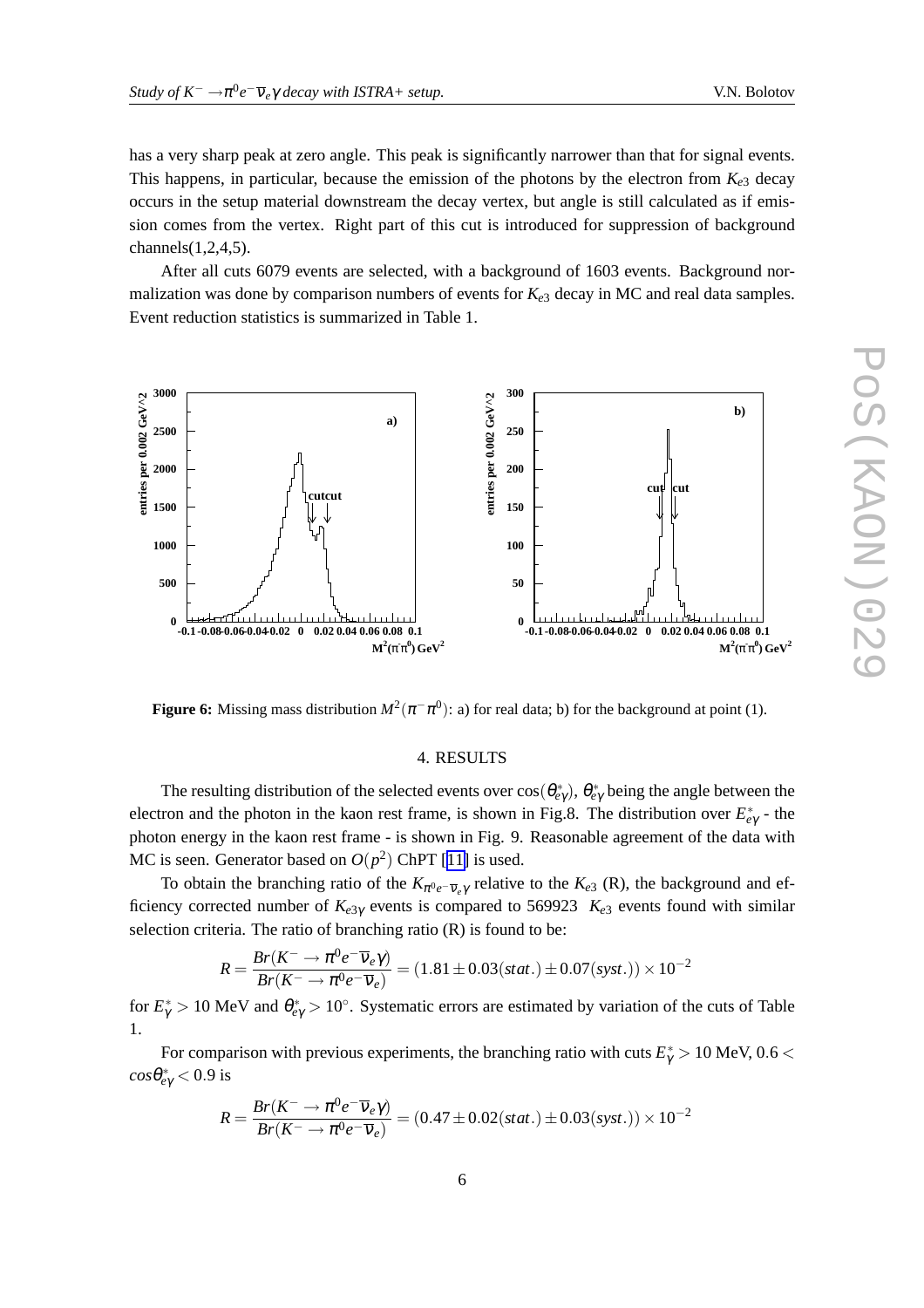

**Figure 7:** Distribution over <sup>θ</sup>*e*<sup>γ</sup> - the angle between electron and photon in lab. system. a) Real data; b) MC background (histogram) and signal (points with errors).

| $R_{exp} \times 10^2$ | $N_{\rm ev}$ | experiment        |
|-----------------------|--------------|-------------------|
| $0.47 \pm 0.02$       | 1456         | this exp.         |
| $0.46 \pm 0.08$       | 82           | <b>XEBC [20]</b>  |
| $0.56 \pm 0.04$       | 192          | <b>ISTRA [21]</b> |
| $0.76 \pm 0.28$       | 13           | <b>HLBC</b> [22]  |

**Table 2:**  $\text{Br}(K^- \to \pi^0 e^- \overline{v}_e \gamma) / \text{Br}(K^- \to \pi^0 e^- \overline{v}_e)$  for  $E^*_{\gamma} > 10$  MeV,  $0.6 < cos \theta^*_{e\gamma} < 0.9$  in comparison previous.

The results of previous experiments are given in Table 2.

For the cuts  $E^*_{\gamma} > 30$  MeV and  $\theta^*_{e\gamma} > 20^{\circ}$ , used in most theoretical papers, we obtain:

$$
R = \frac{Br(K^- \to \pi^0 e^- \overline{v}_e \gamma)}{Br(K^- \to \pi^0 e^- \overline{v}_e)} = (0.63 \pm 0.02(stat.) \pm 0.03(syst.)) \times 10^{-2}.
$$

Using new PDG[[10](#page-8-0)] value for  $K_{e3}$  decay, the branching ratio for  $K^- \to \pi^0 e^- \overline{V}_e \gamma$  is:

$$
Br = (3.13 \pm 0.09 \pm 0.14) \times 10^{-4}.
$$
 (4)

It can be compared with theoretical prediction[\[3](#page-7-0)], at tree level, Br =  $2.8 \times 10^{-4}$  and at  $O(p^4)$  in ChPT, Br =  $3.0 \times 10^{-4}$ . Theoretical prediction by V.V.Braguta, A.A.Likhoded, A.E.Chalov[\[11\]](#page-8-0), at tree level, is Br =  $3.12 \times 10^{-4}$ .

For the asymmetry  $A_{\xi}$  (for the same cuts as in Table 2) we get

$$
A_{\xi} = -0.015 \pm 0.021\tag{5}
$$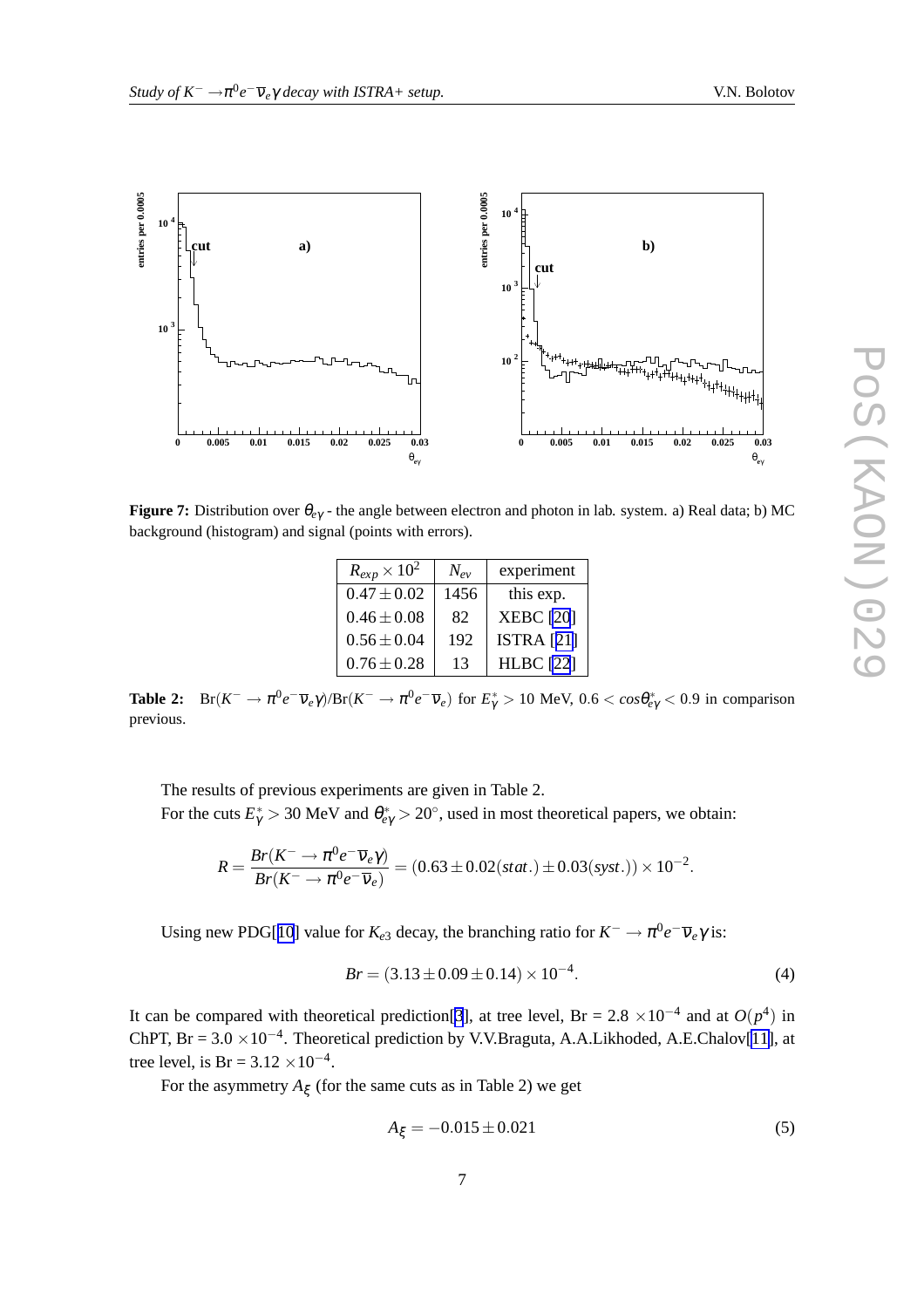<span id="page-7-0"></span>

**Figure 8:** a) The distribution of the events over  $cos\theta_{e\gamma}^*$ . Histogram is the real data, points with errors total MC signal plus background. Dotted line histogram is background. b) The same after background subtraction.

At present it is the best estimate of this asymmetry. It can be compared with an upper limit on the  $A_\xi$  value  $|A_\xi(K^- \to \pi^0 e^- \overline{v}_e \gamma)| < 0.8 \cdot 10^{-4}$  in the  $SU(2)_L \times SU(2)_R \times U(1)$  model[[15\]](#page-8-0) and  $A_{\xi} = -0.59 \times 10^{-4}$  in the SM[\[11](#page-8-0)].

## ACKNOWLEDGMENTS

The authors would like to thank D.S. Gorbunov, V.A. Matveev and V.A. Rubakov, for numerous discussions and V.V.Braguta, A.A.Likhoded, A.E.Chalov for the program of matrix element calculation.

The work is supported in part by the RFBR grants 03-02-16330 (IHEP group), 06-02-16065a (INR group) and by Russian Science Support Foundation (INR group).

# **References**

- [1] J. Bijnens, G. Echer and J. Gasser, *Nucl.Phys.* B **396**, (1993) 81.
- [2] A. Pitch, *Rep. Prog. Phys.* **58**, (1995) 563.
- [3] L.Maiani, G.Pancheri and N.Paver, *The Second DAFNE Physics Handbook* (INFN-LNF-Divisione Ricerca, SIS-Ufficio Pubblicazioni, Frascati (Roma) Italy, ISBN 88-86409-02-8).
- [4] J. Gasser et al., hep-ph/0412130.
- [5] N.Cabibbo, *Phys.Rev.Lett.*, **10**, (1963) 531.
- [6] M. Kobayashiand, T. Maskawa , *Progr.Theor. Phys.* **49**, (1973) 652.
- [7] C. Jarlskog, *Z.Phys.* C**29**, (1985) 491.